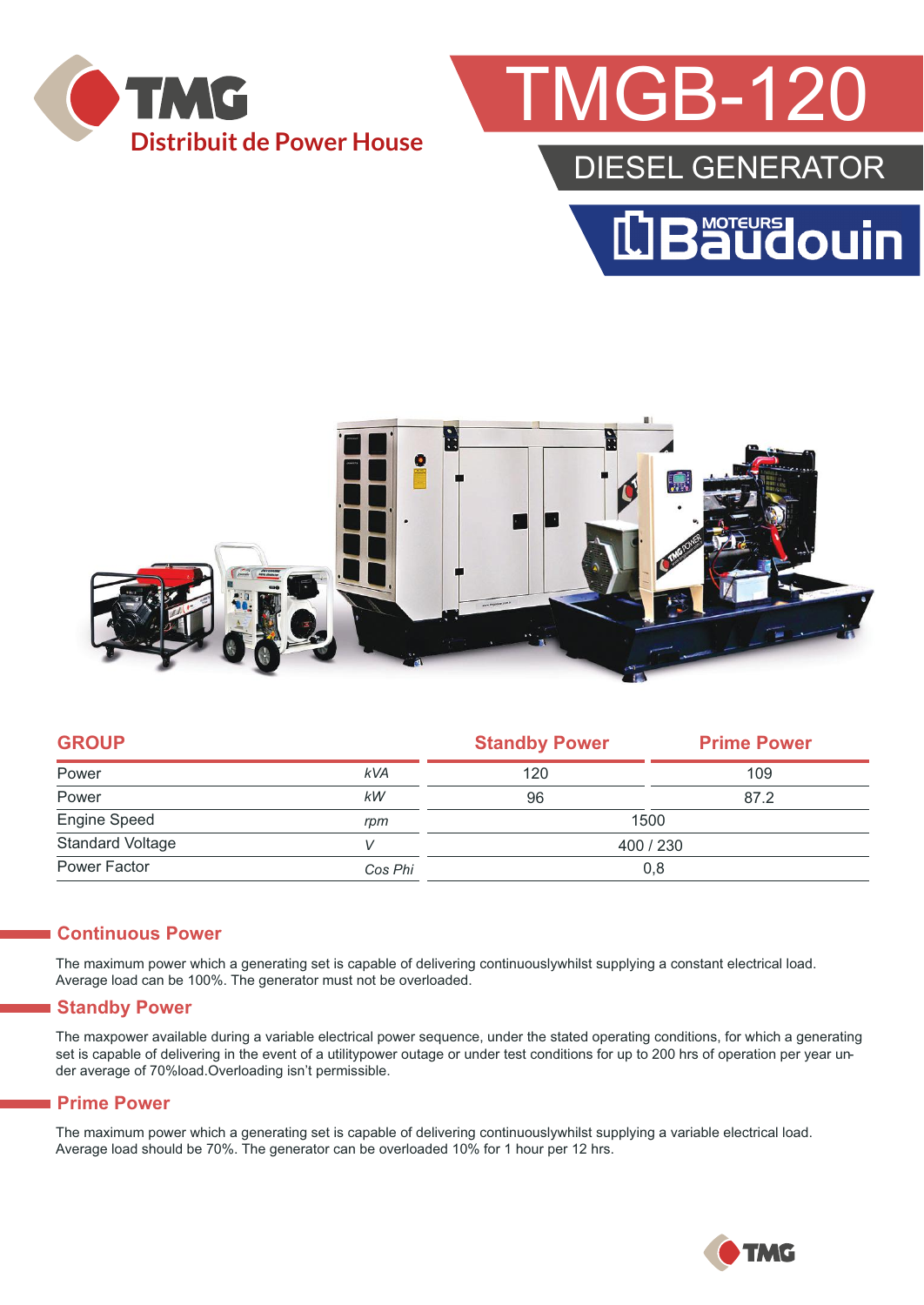

# TMGB-120

### **Engine Properties**

| <b>Brand</b>                      |       | <b>BAUDOUIN</b>                 |
|-----------------------------------|-------|---------------------------------|
| <b>Model</b>                      |       | 4M11G120/5                      |
| <b>Standby</b>                    | kW    | 108                             |
| <b>Prime</b>                      | kW    | 98                              |
| <b>Cylinder Displacement</b>      | It.   | 4.5                             |
| <b>Number of Cylinders / Type</b> |       | 4 / In line                     |
| <b>Bore x Stroke</b>              | mmxmm | 105x130                         |
| <b>Compression Ratio</b>          |       | 18:1                            |
| <b>Governor Type</b>              |       | Electronic                      |
| <b>Idle Speed</b>                 | rpm   | 1500                            |
| <b>Aspiration</b>                 |       | <b>Turbocharged Aftercooled</b> |
| <b>Injection Type</b>             |       | Direct Injection                |
| <b>Cooling System</b>             |       | Liquid Cooled                   |
| <b>Fuel Consumption%100</b>       | lt/h  | 23.2                            |
| <b>Fuel Consumption%75</b>        | lt/h  | 17.4                            |
| <b>Fuel Consumption%50</b>        | It/h  | 11.9                            |
| <b>Oil Capacity</b>               | It.   | 13                              |
| <b>Cooling Liquid Capacity</b>    | It.   | 13.3                            |
| <b>Voltage</b>                    | V     | 12                              |
| <b>Battery Capacity</b>           | Α     | 72                              |

#### **Alternator Properties**

| <b>Output Voltage</b>               | V     | 230/400     |  |
|-------------------------------------|-------|-------------|--|
| <b>Frequency</b>                    | НZ    | 50          |  |
| <b>Automatic Voltage Regulation</b> | $±\%$ | 0,5         |  |
| <b>Phase</b>                        |       | 3           |  |
| Pole                                |       | 4           |  |
| Overload                            |       | 1 Hour %110 |  |
| <b>Voltage Regulation</b>           |       | ±%1         |  |
| <b>Power Factor</b>                 | Cosa  | 0,8         |  |
| <b>Warning System</b>               |       | Self Alert  |  |
| <b>AVR Model</b>                    |       | SX460       |  |
| <b>Total Harmonic Losing</b>        |       | ≤%3         |  |
| <b>Connecting Type</b>              |       | Star        |  |
| <b>Protection Class</b>             |       | IP 23       |  |
| <b>Isolation Class</b>              |       | н           |  |

#### **Diemensions**





| L x W x H                 | mm  | 2650x950x1660 | $L \times W \times H$     | mm  | 2350x950xTBA |
|---------------------------|-----|---------------|---------------------------|-----|--------------|
| Weight                    | КQ  | ТВА           | Weight                    | ΚG  | TBA          |
| <b>Fuel Tank Capacity</b> | lt. | 160           | <b>Fuel Tank Capacity</b> | It. | 160          |

#### **Standard Specification**

Some standard equipments that TMG POWER provides with generator sets;

- 50°C cooland radiator
- Flexible fuelpipes and oil drain valve
- Engine jacket heater
- 4 pole synchronous type self-excited brushless alternator
- Battery and wires
- Entegrated fuel tank
- User and maintenance manual
- Oil and antifreeze
- Datakom D-300 controller
- Battery charger
- Electrical circuit diagram